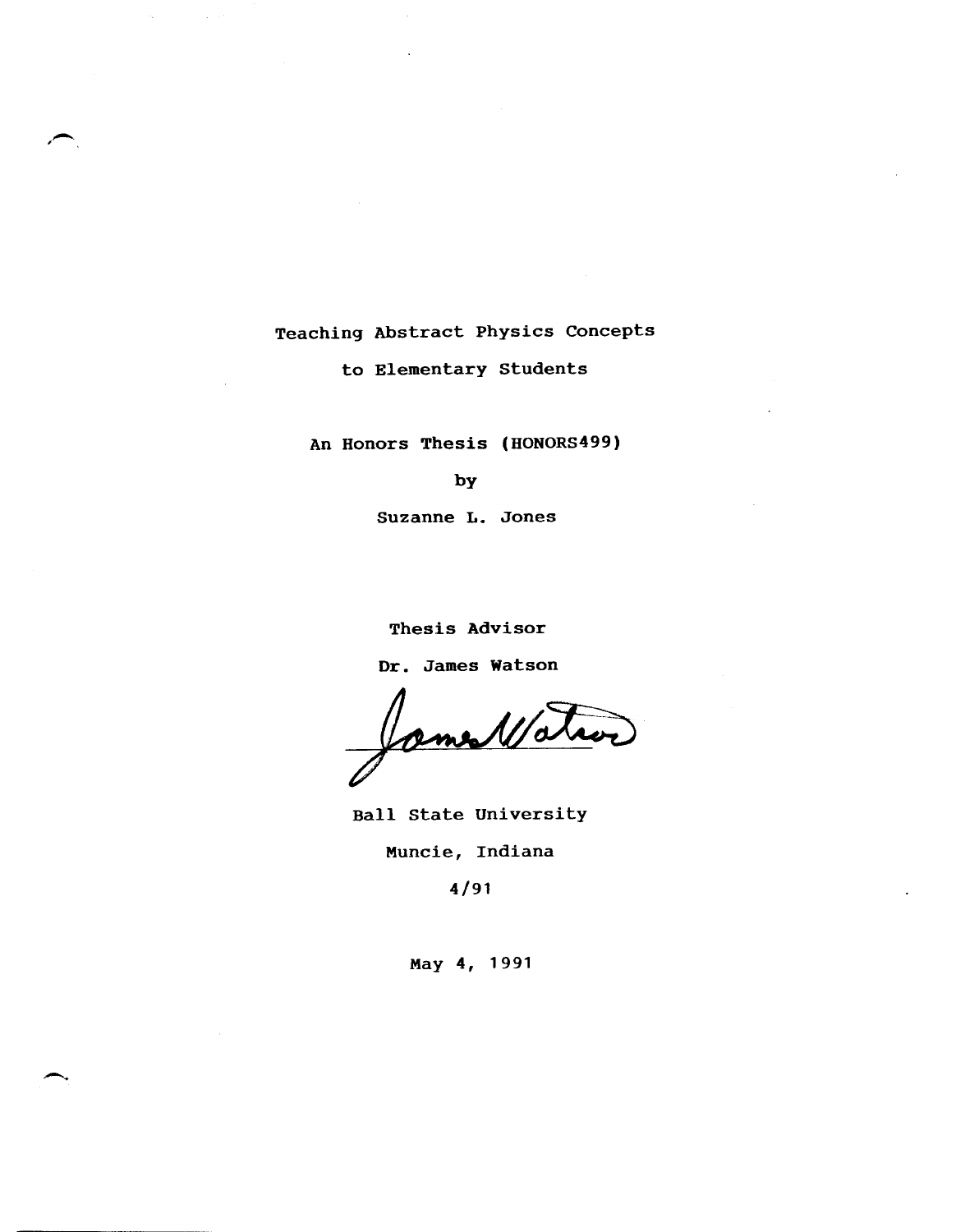

 $\overline{\phantom{0}}$ 

 $\bar{z}$ 

# TABLE OF CONTENTS

 $\bar{\mathcal{A}}$ 

| Statement of Purpose                                                             | 2  |
|----------------------------------------------------------------------------------|----|
| Gravity / Why does the moon stay up?                                             |    |
| Information to teachers<br>$\bullet$                                             | 3  |
| Bulletin boards<br>$\bullet$<br>$\bullet$<br>$\bullet$<br>$\bullet$<br>$\bullet$ | 6  |
| Learning centers<br>$\bullet$<br>$\bullet$<br>$\bullet$<br>$\bullet$             | 6  |
| Intro activities<br>$\bullet$<br>$\bullet$<br>$\bullet$<br>$\bullet$             | 6  |
| Experiments<br>$\bullet$                                                         | 7  |
| Pressure                                                                         |    |
| Information to teachers<br>$\bullet$                                             | 8  |
| Bulletin boards<br>$\bullet$<br>$\bullet$                                        | 11 |
| Intro activities<br>$\sim 100$<br>$\blacksquare$                                 | 11 |
| Experiments<br>$\bullet$                                                         | 11 |
| Density                                                                          |    |
| Information to teachers<br>$\bullet$                                             | 12 |
| Bulletin boards<br>$\bullet$<br>$\bullet$<br>$\bullet$                           | 14 |
| Learning centers<br>$\sim$ $\sim$<br>$\sim$ $\bullet$                            | 14 |
| Experiments                                                                      | 14 |
| Mass vs. Weight                                                                  |    |
| Information to teachers<br>$\ddot{\phantom{0}}$                                  | 15 |
| Bulletin boards                                                                  | 18 |
| Learning centers<br>$\ddot{\phantom{0}}$<br>٠<br>$\bullet$<br>$\bullet$          | 18 |
| Intro activities                                                                 | 18 |
| Bibliography<br>$\bullet$<br>$\bullet$<br>$\bullet$                              | 19 |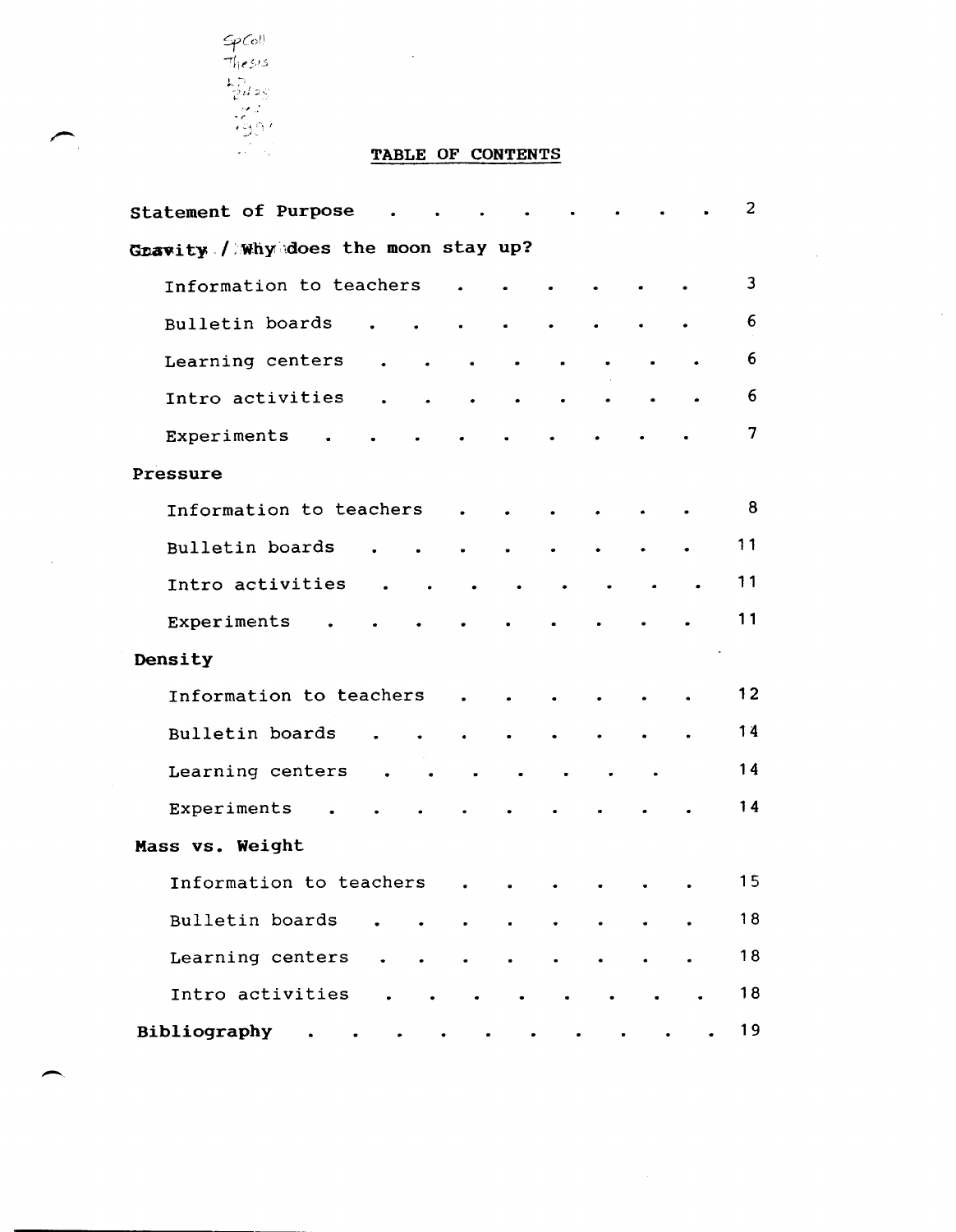#### **STATEMENT OF PURPOSE**

In this project, I am attempting to explain physics concepts in every day language. The language will be understood by non-Physics majors. I am placing emphasis on comprehension, and not on computation. Complex math skills are not necessary to understanding the basic concepts of Physics.

The most basic key to comprehension is the mastery of vocabulary and fundamental concepts. Too many educators are guilty of not teaching Physics, because they do not understand the vocabulary or the concepts themselves.

This paper presents understandable information for teachers. If more in depth information is wanted, start by examining a high school text book.

The concepts covered in this project are as follows:

Gravity / Why does the moon stay up? Pressure Density Mass vs. Weight

I hope that this information will aid educators and students alike. We must understand the rules that govern our lives if we are to live happy and successful lives.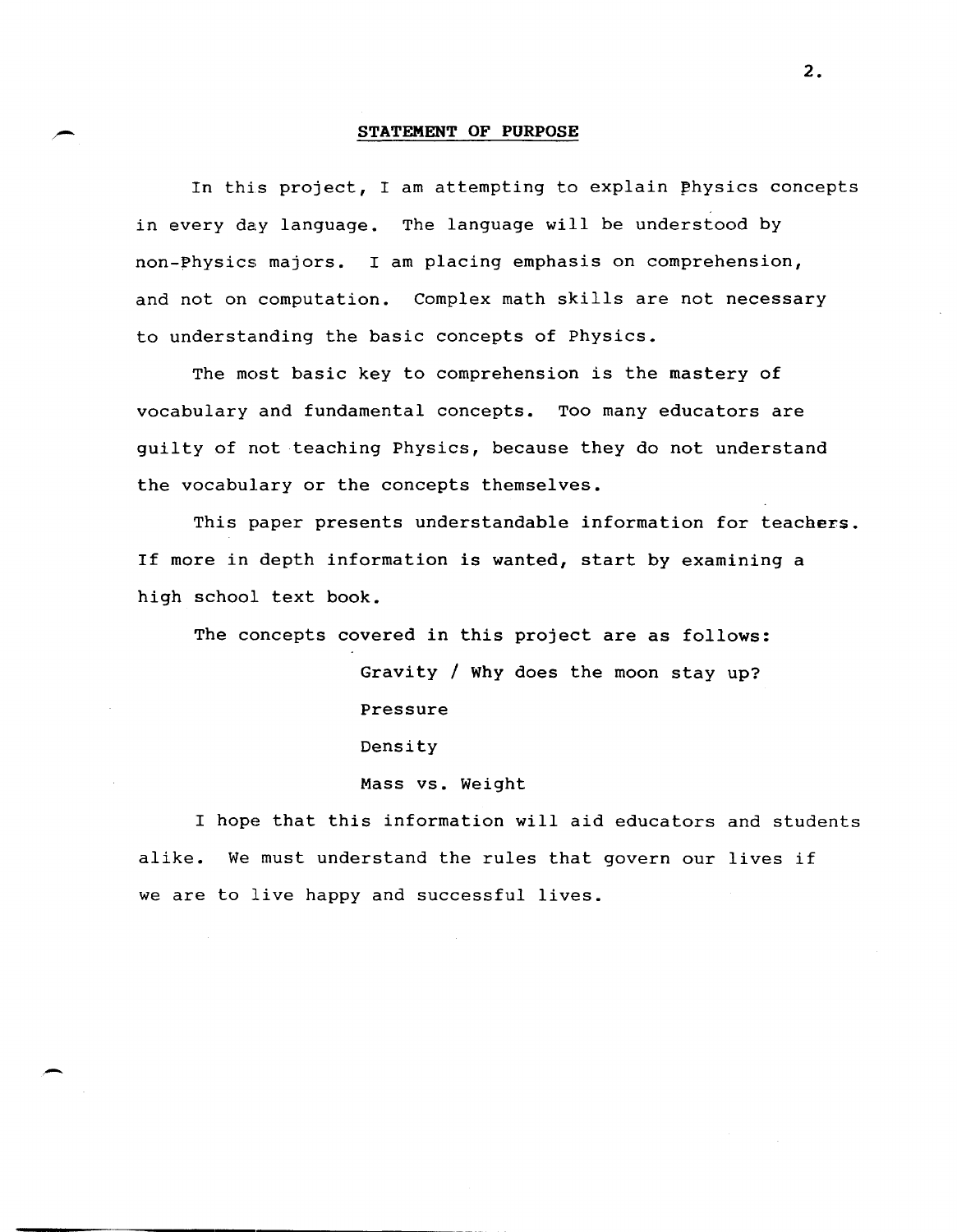## Kepler's planetary motion

-.

The planets of the solar system are simply falling constantly, around the sun. Their paths are elipses. They do not travel at a uniform speed, but move faster when they are nearer the sun, and slower when they are farther away. They do this in a way that equal areas are covered in an equal time.

Gravity is the name that science gives to the force of attraction between objects. Although science has given a name to this force, it does not fully understand this force. What is understood is how gravity affects things such as projectiles, satellites, and the solar system of planets. It is also known that gravity extends throughout the universe; it accounts for such things as the shapes of galaxies.

Point out to students that gravitational effects are not dependent on the presence of an atmosphere. You would weigh the same on earth with or without an atmosphere.

Sir Isaac Newton is credited with the discovery that gravity is universal. According to a popular legion, Newton was sitting under an apple tree when an apple fell on his head. Looking up he began to question. He understood the concept of inertia. He knew that an object undergoes a change in speed or direction when acted on by an outside force. What was the force that had acted on the apple?

Newton had been studying the moon's path. The fact that the moon followed a curved path around the earth instead of a straight line path puzzled him. Circular motion is accelerated motion,

 $\mathcal{L}^{\mathcal{L}}_{\mathcal{L}}$  and the contribution of the contribution of the contribution of the contribution of the contribution of the contribution of the contribution of the contribution of the contribution of the contributi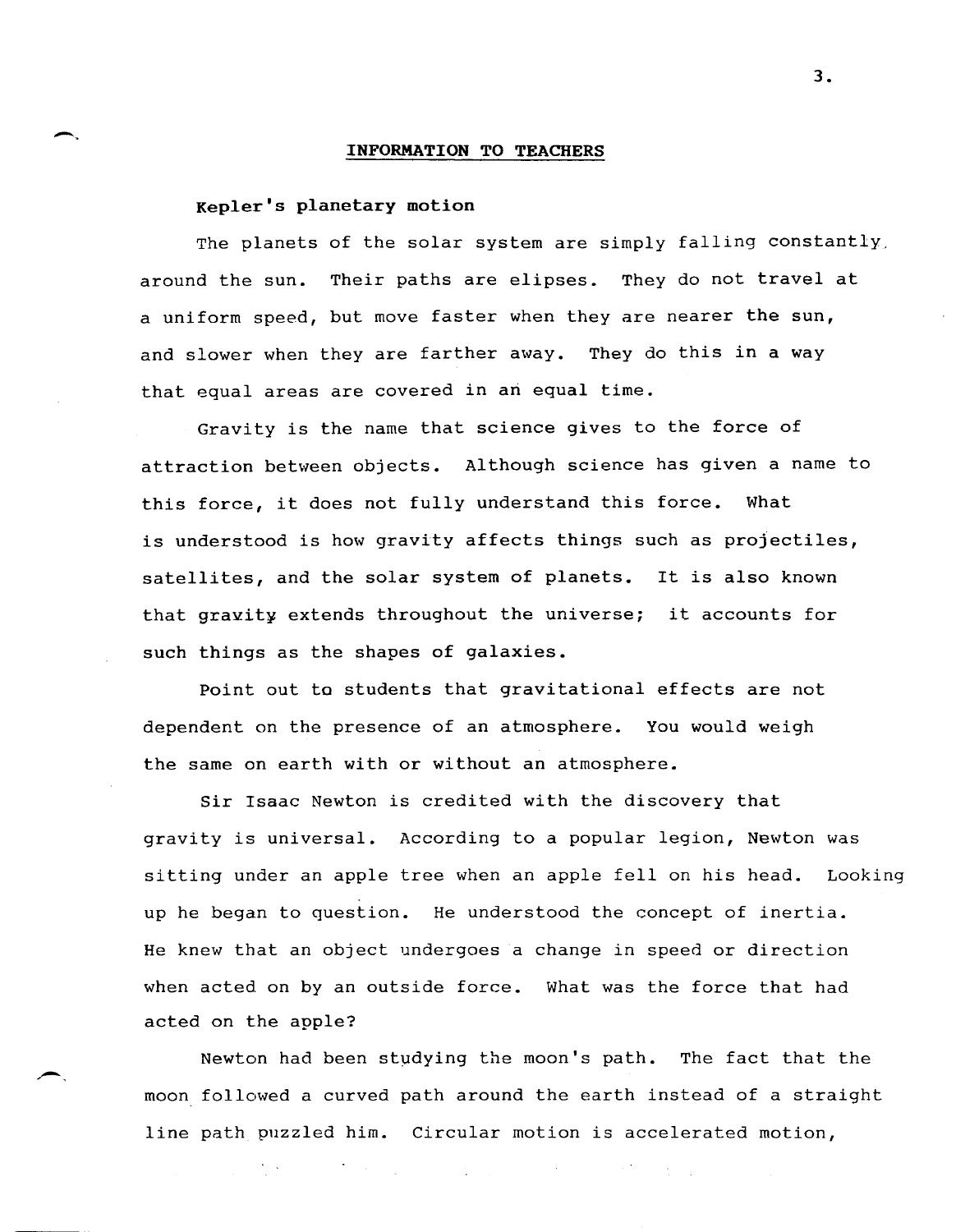which requires a force. Newton had the insight to see that the force that pulls between the earth and the moon, is the exact same force which had pulled the apple off the tree. It was the same force that pulled between everything in our universe - the force of gravity.

## Why Does the Moon stay Up?

 $\overline{\phantom{a}}$ 

-

The moon is falling as we speak. Newton was the first to realize that if the moon did not fall, it would move in a straight line and leave its earth orbit. He hypothesized that the moon was a projectile circling the earth due to the attraction of gravity. The moon is actually falling around the earth. When a satelitte is launched it is fired high enough that as it falls it will miss the earth. Its course down will have a parabolic shape, and as it misses the earth it will become a circle, and thus begin to orbit the earth.



This sideways motion, or tangential velocity, causes the movement around the earth rather than into it. The moon "falls" around the earth indefinitely, as long as there is no resistance to reduce its speed.

Review Newton's first law: An object in motion (moon) will remain in motion unless acted upon by an outside unbalanced force (gravitational attraction).

Depending on the maturity of the student, a more in depth study of tangential velocity can begin at this time.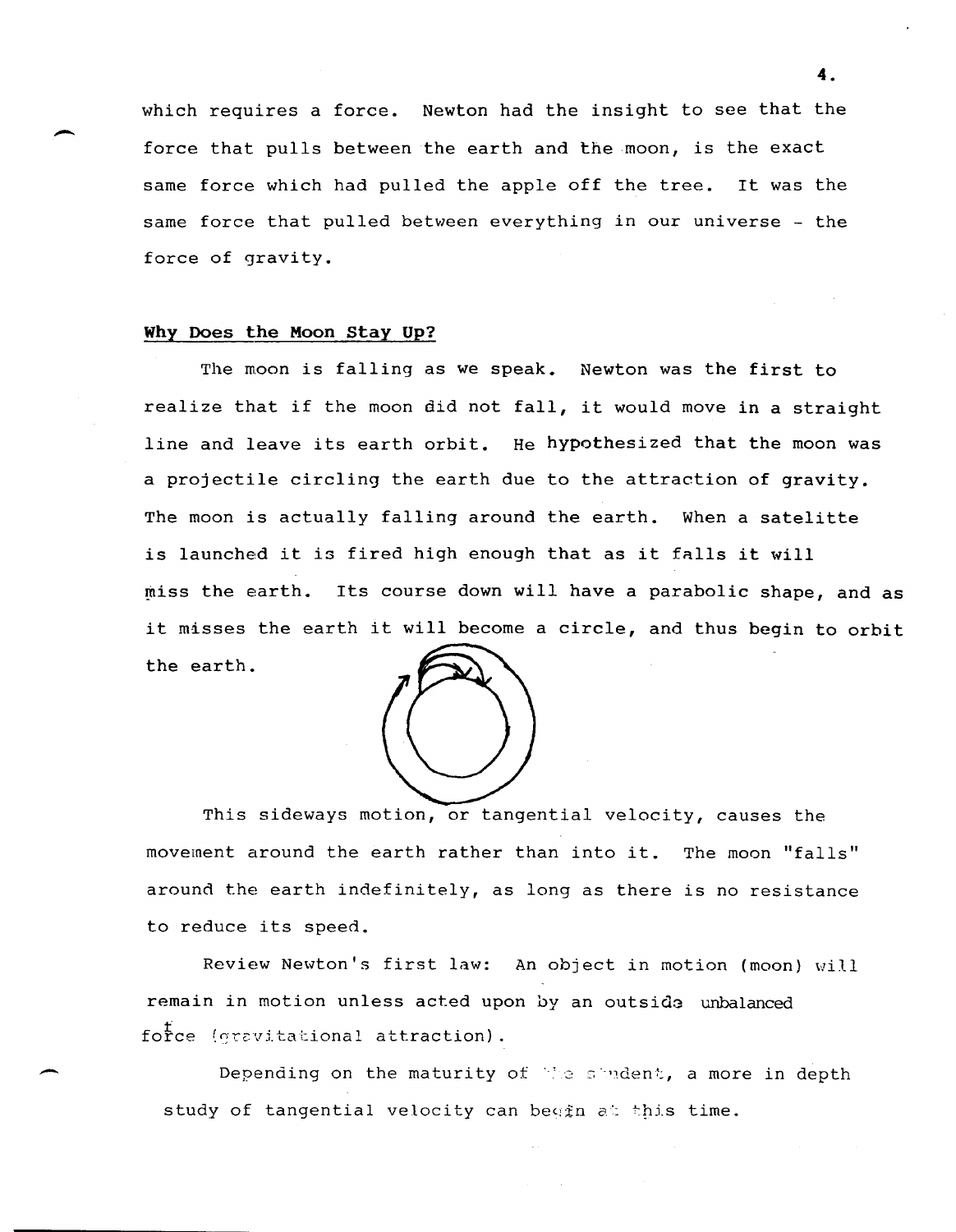Newton generalized his moon findings to all objects in his law of universal gravitation. It says that every object in the universe attracts each other.

Allow students to discuss this law. They will most likely ask this question:

- $Q<sub>0</sub>$ . Since the moon is gravitationally attracted to the earth, why does it not simply crash into the earth?
- A. The moon would crash if its tangentia1 velocity were reduced to zero, but because of its tangential velocity, the moon falls around the earth rather than into it.

At this point a more in depth view of the numerical force of gravity may be started.

Newton discovered that gravity is universal, he did not discover gravity.

The symbol of gravity is G. It is the weakest of the four fundamental forces of nature. We have a sense of gravity only when huge masaes like planets are involved.

Point out that the weight of an object is the force of attraction between its mass and the earth's mass.

At the top of a huge cliff, your mass is the same, but your wieght is slightly less due to your distance from the center of the earth.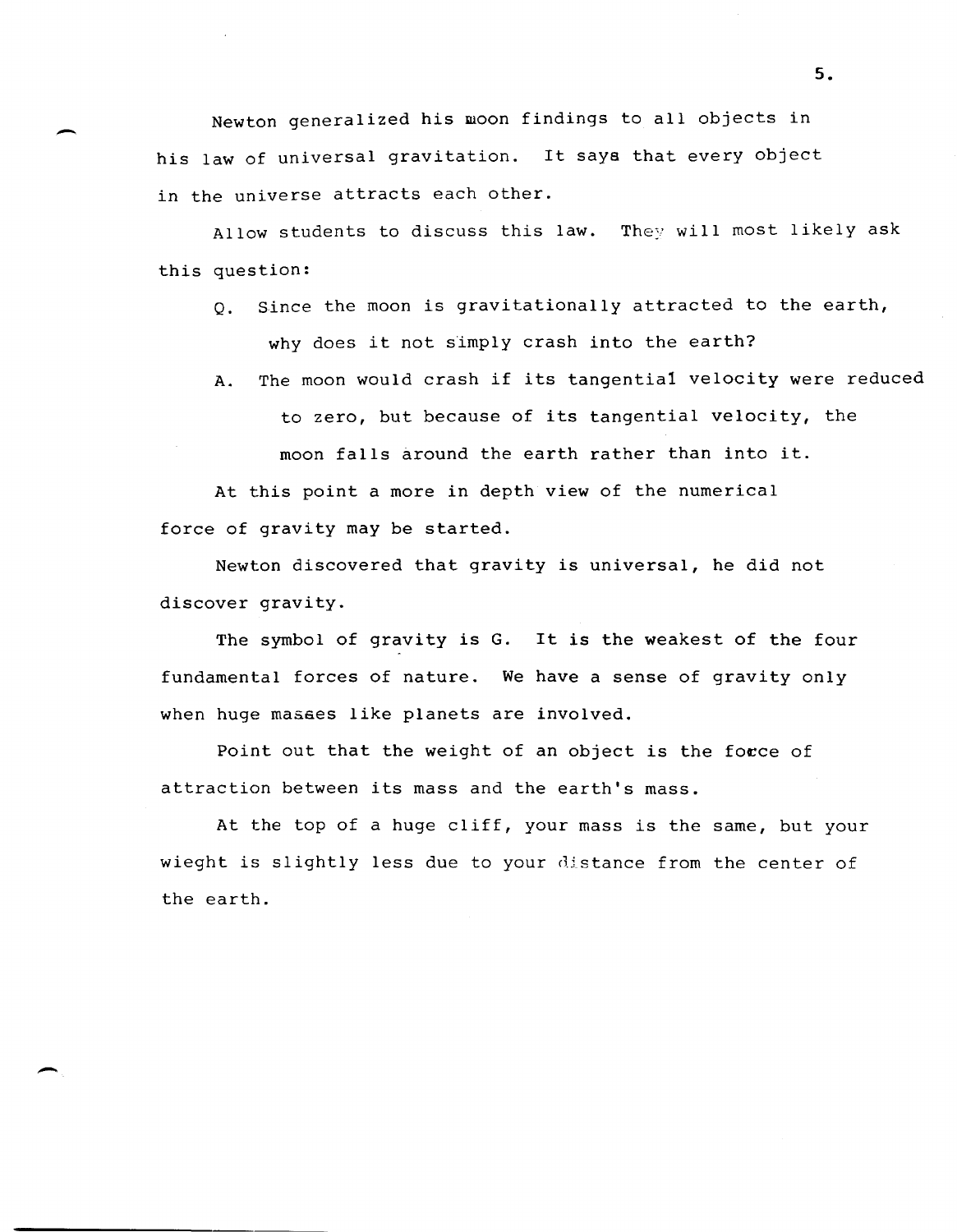#### ~ **BULLETIN BOARDS:**

**1.** why the Moon stays up: Make a picture of the earth and the moon. Show the moon orbiting the earth. Also picture satellites being launched. Use yarn to show the paths of the falling objects.

#### **LEARNING CENTERS:**

Set up the following experiments or demonstrations.

- **1.** Put a coin on a paper hoop on a glass. Pull the hoop out quickly. Inertia leaves the coin in midair. Gravity then pulls the coin down into the glass.
- 2. Spin raw and hardboiled eggs. Record your data. The raw egg will stop sooner because the loose material inside has more friction.

#### **INTRO ACTIVITIES:**

- **1.** Put a marble in a bowl. Make the marble roll along the upper rim of the bowl by moving the bowl in circles. Inertia of the marble keeps the marble from falling to the bottom.
- 2. Stack up a pile of checkers. Flip one checker to hit the bottom checker out of the stack. The bottom checker flies out and the remaining drop down. The bottom checker has inertia. The motion of the first checker is transferred. Gravity pulls the rest of the checkers down.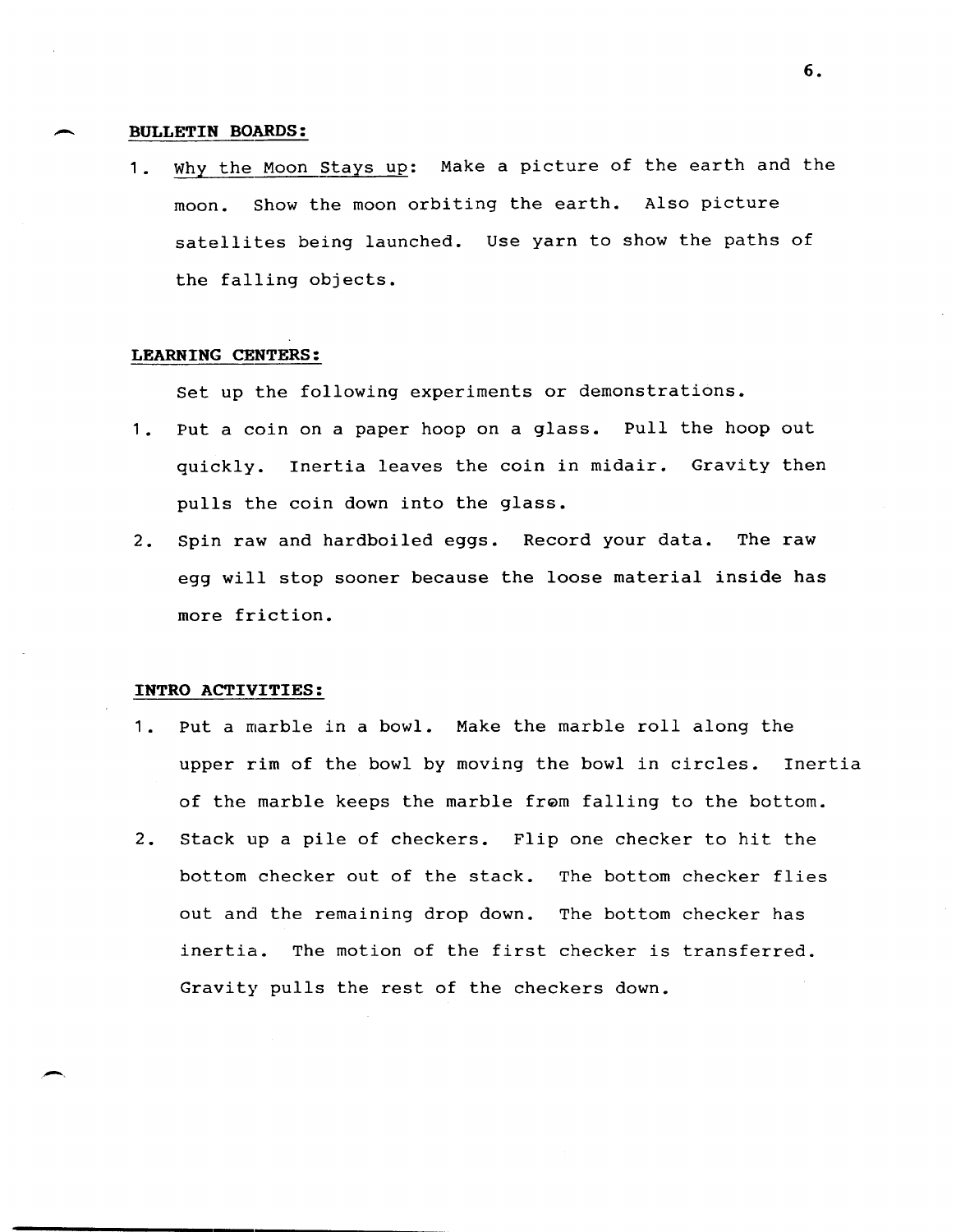## **EXPERIMENTS:**

- 1. Experiment with a balloon. Put different amounts of pressure into a balloon. Chart the distance or time each stays up.
- 2. Experiment with spring launched objects. Change the force and chart their descent and altitude.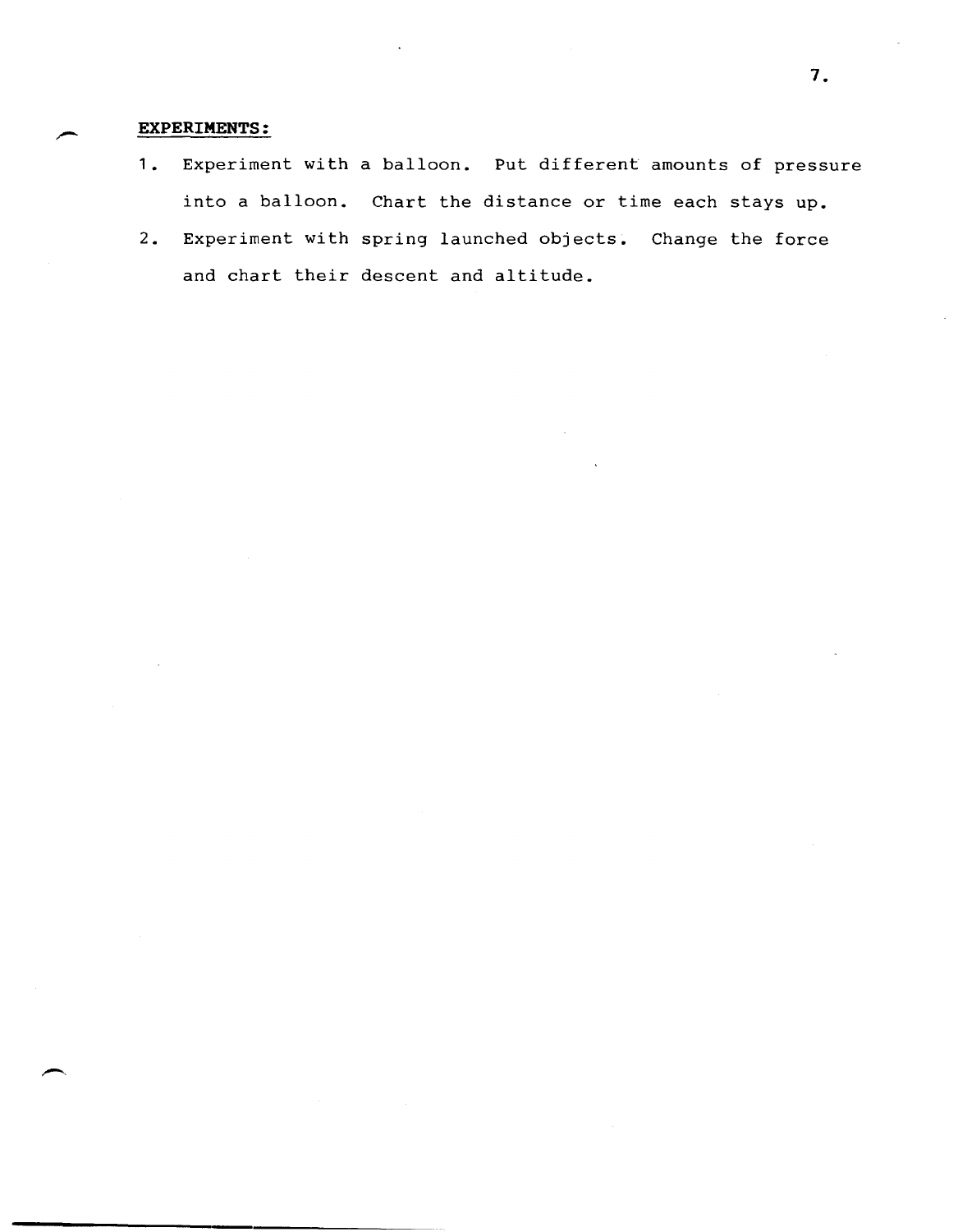**Pressure** is the force per area on which it acts. Pressure =  $\frac{force}{area}$ 

-

-

Make sure that you distinguish between force and pressure. Both of these blocks are of equal weight; therefore, they exert the same force on the surface. The upright block exerts a greater pressure due to the smaller area. The pressure a block exerts against a table is simply the weight of the block divided by its area of contact. The pressure that a liquid exerts against the bottom of a container is the weight of the liquid divided by the area of the container bottom.

The pressure and weight of a liquid depends on its density. Consider two identical containers, one filled with mercury and the other filled with water. The denser liquid exerts the greater pressure. Mercury is 13.6 times as dense as water; therefore, the the weight and pressure are 13.6 times as dense. For liquids of equal density, the pressure will be greater at the bottom of the deeper liquid.

The pressure of a liquid at rest depends only on the density and the depth of the liquid. Liquids are practically incompressible, which they can not be compressed or made smaller. Explain that incompressibility means that water is not like a sponge that can be squeezed into a smaller volume. This is on reason that water balloons explode. The water inside does not compress upon impact as is commonly believed.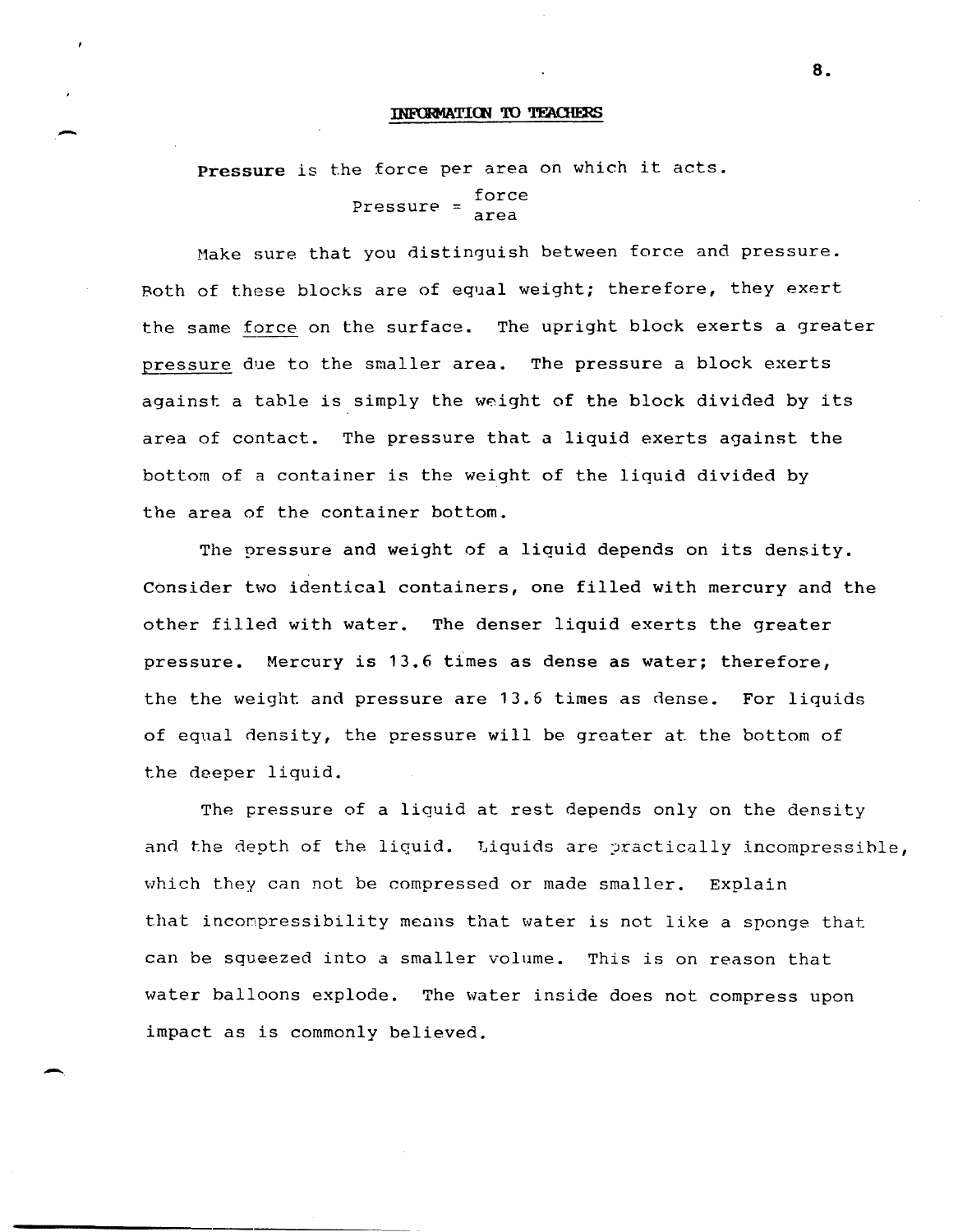Pressure can on an ear underwater. The deeper one swims, the greater the pressure is on the ear. The weight of the water pushes down on the swimmer. Liquid pressure depends on depth. **Liquid pressure = weight density x depth.** Pressure does not depend on the amount of matter.

Liquid pressure is exerted equally in all directions. Due to the fact that a liquid can flow, the pressure is not only downward. When liquid presses against a surface, there is a net force perpendicular to the surface. If there is a hole, water spurts out at right angles before curving down due to gravity

## **SURFACE TENSION**

Surface tension accounts for the spherical shape of liquid droplets. A sphere is the shape having the least surface. Surface tension results from the contraction of liquids. Water has a greater tension than other common liquids. This concept can be explored by the brighter students.

## **PASCAL'S PRINCIPLE**

Pascal's principle describes the changes in pressure at any point in an enclosed fluid at rest are transmitted undiminished to all points in the fluid and act in all directions.

### **ACTIVITIES**

-

- 1. Float an egg in water. Then dissolve salt in the water until the egg floats. How does the density of an egg compare to that of the tap water.
- 2. Punch a hole in the top of a juice can. Pour the juice. Now punch another hole in the can. How does this affect the pouring of the juice when two holes are punches?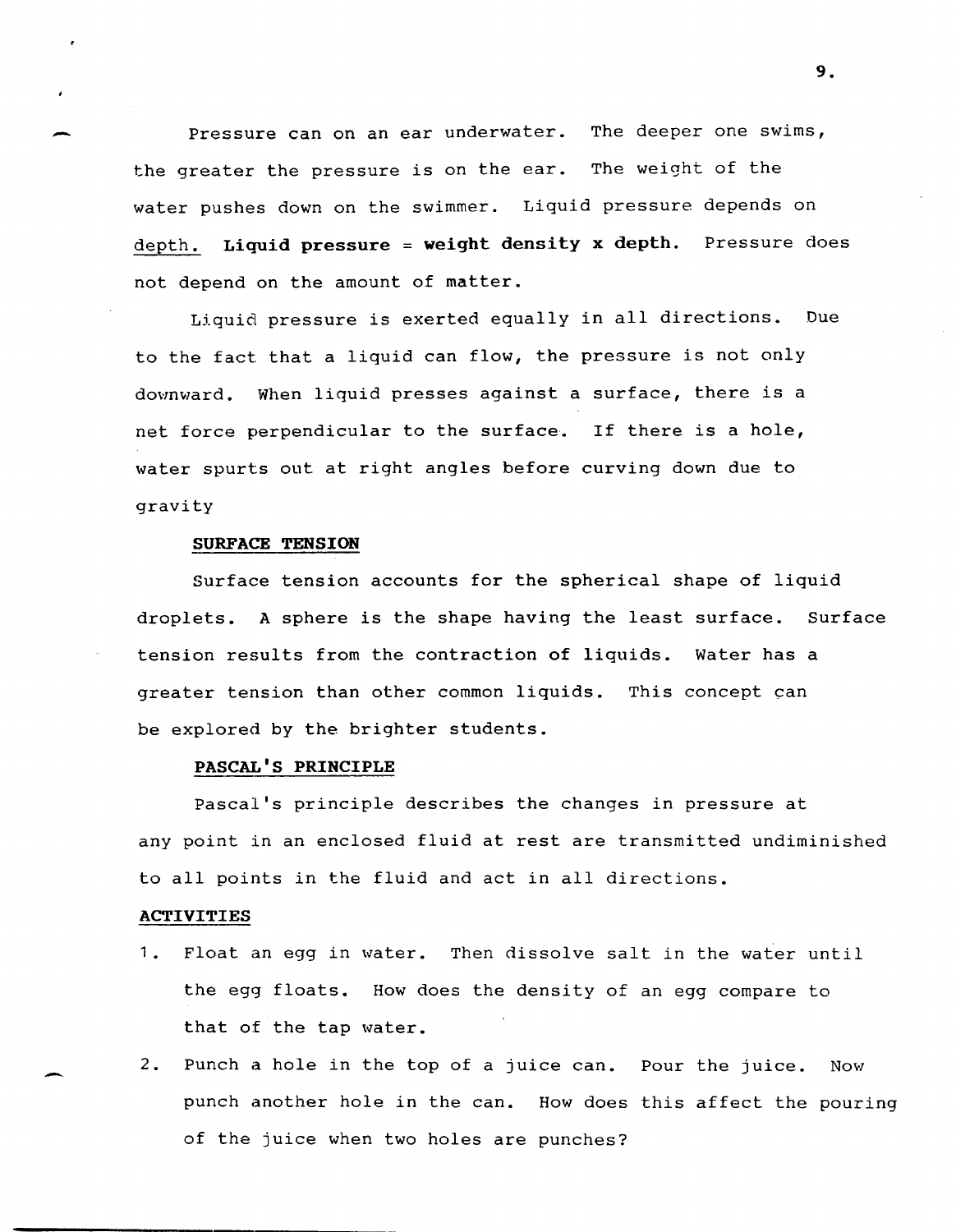A3k these questions to monitor progress to this point.

-

-

- 1. Is there more pressure at the bottom of a bathtub of water 30 cm deep or at the bottom of a pitcher of water 35 cm deep?
- A. There is more pressure at the bottom of the pitcher, because the water is deeper in it. The fact that there is more water in the bathtub does not matter.
- 2. A brick mason wishes to mark the back of a building at the exact height of bricks already layed at the front of the building. How can he measure the same height using only a transparent garden hose and water?
- R. To measure the same height, the brick mason can extend a garden hose from the front to the back of the house, and fill it with water until the water level reaches the height of bricks in the front. Since water seeks its own level, the level of water in the other end of the hose will be the same.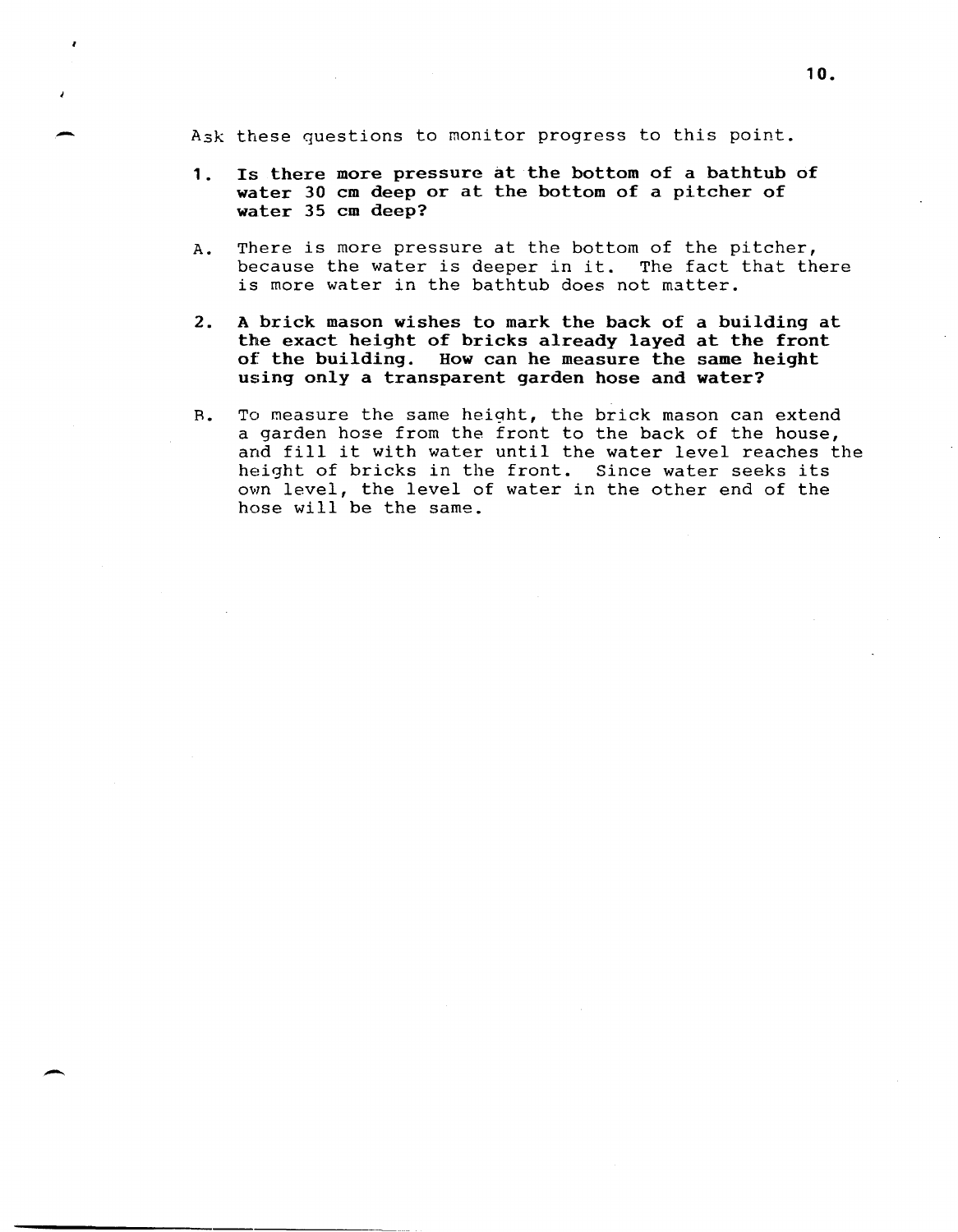#### **- BULLETIN BOARD:**

- 1. Under the Sea: Label different objects at different depths. Indicate the different pressures on each object.
- 2. Put your foot down: Make several different feet and their shoes. Label the different pressures on each foot.

## **INTRO ACTIVITIES:**

- 1. Gather various aerisol cans. Have the children read the warnings. What does that mean? After the unit ask the same question, and compare the answers.
- 2. Show two rectangular blocks, one on its end and one on its side. Which exerts a greater pressure on the table? The upright, because the force is in a smaller area.
- 3. The can crushing experiment. Get a pint or quart can with a screw cap. Heat about a half cup of water in the can. Let the water boil for about a minute. Shut off the heat and cap. Carry it to the sink and pour cold water over it. It The steam changed back to water, leaving less air pressure inside. The greater outside air pressure crushes the can.

#### **EXPERIMENTS:**

-

- 1. Dip a matchstick in various substances and record each effect on surface tension. Some will allow the match to float on top of a glass of water, and some will not.
- 2. Cover a glass of water with waxed paper. Crease along the sides. Turn upside down or sideways. the outside air pressure keeps the water from falling out.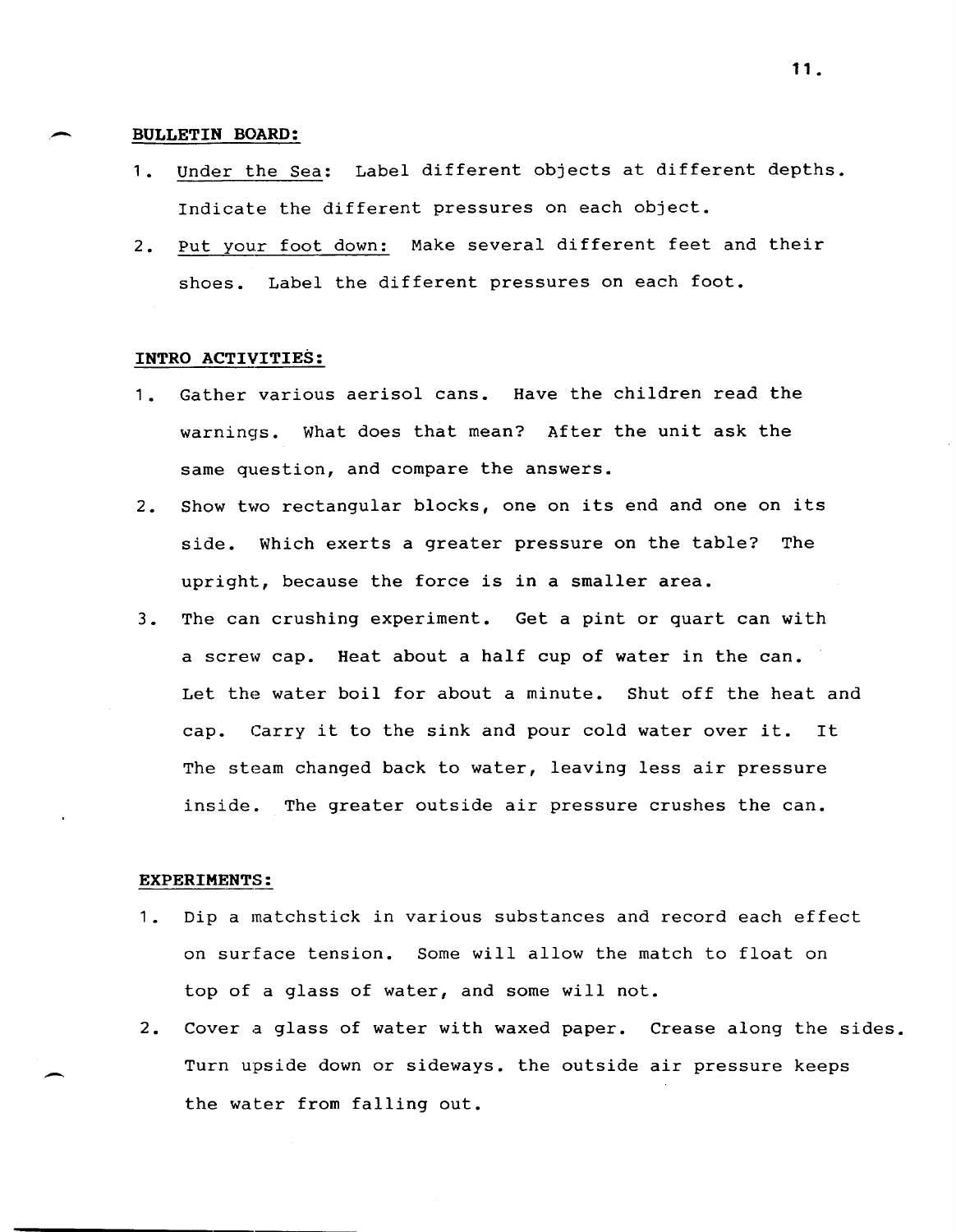Density is a property of matter, it is a property shared by solids, liquids, and gases. Density is the measure of compactness of the matter. The most common view of density is one of "lightness" or "heaviness". It is actually a measure of how much matter is present in a given space. It is the amount of mass per unit volume.

### $density = mass$ volume

Density is a very difficult concept, because students have very little experience with mass and unit volume.

Density is neither mass nor volume, it is a ratio. A cake that is cut in half still has the same density, but less mass and volume. A pure iron nail has the same density as a pure iron pot.

Both the masses of atoms and the spacing between atoms determines density. The densest material on earth is osmium, a bluish-white metallic element.

Demonstration: Cut out a piece of styrofoam that has a slightly greater mass than a nail. Pass both around, and ask the students which has the greater mass. Most will say the nail. Place both on a balance to prove that the styrofoam has a greater mass, even though it is less dense.

### Questions:

-

 $\overline{\phantom{0}}$ 

- 1. Which has the greater density? 1kg of water or 10kg of water? A. They are equal. The density of water is  $1.00g/cm<sup>3</sup>$
- 2. Which has the greater density? 5kg of lead or 10kg of aluminum? A. Lead has the greater density. The amount is irrelevant.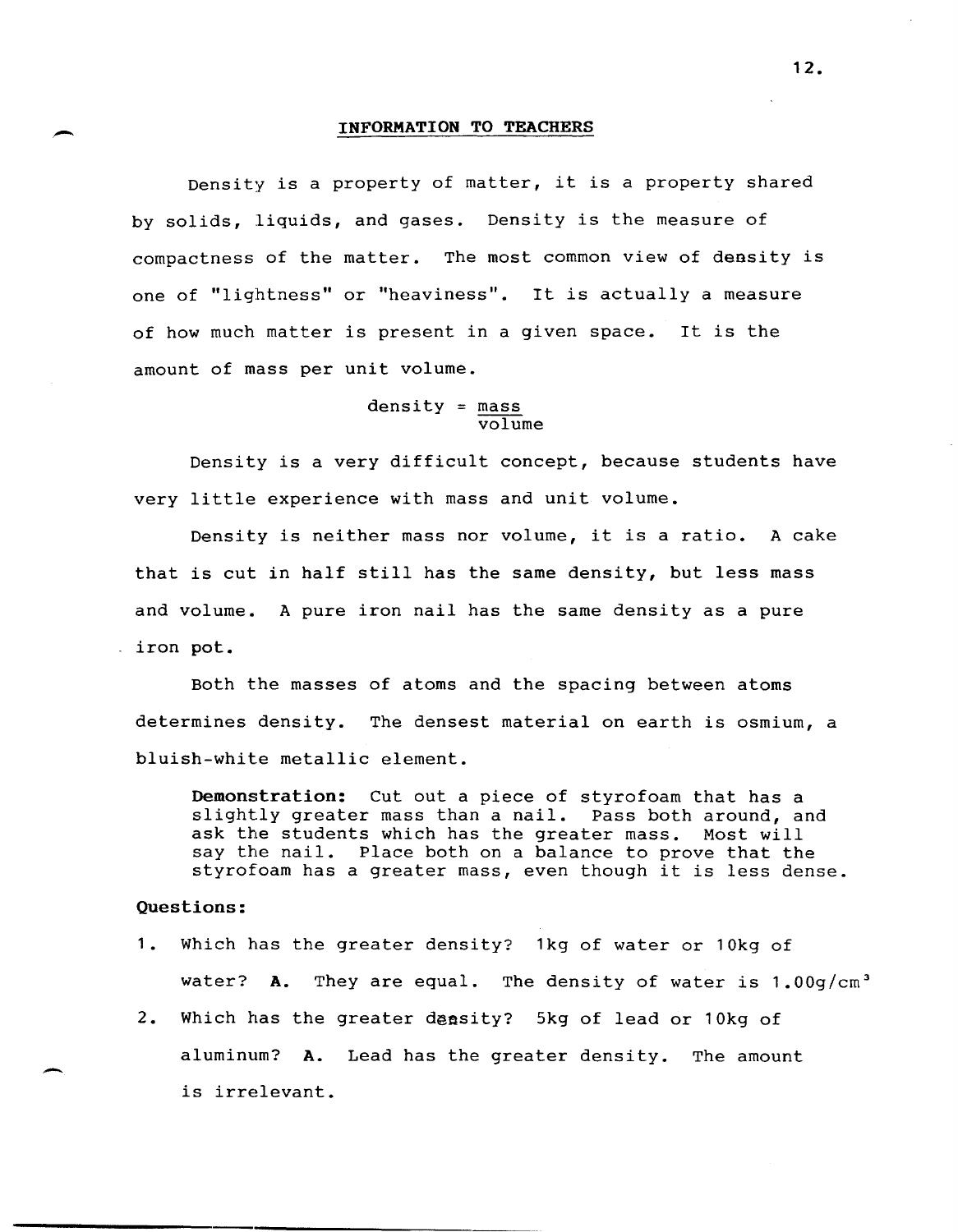3. Which has the greater density? 1 kg of uranium or the whole earth? A. Uranium has the greater density 19.0g/cm<sup>3</sup>. The earth's density is  $5.5g/cm<sup>3</sup>$ .

## **Density of Submerged Objects**

**Demonstration:** Add colored water to a jar containing oil. The water sinks because it is more dense. Add oil to colored water. The oil floats on the water because it is less dense.

I would deal with liquid density with more advanced students. Buoyant force is compared to the object's weight to determine if it sinks or floats.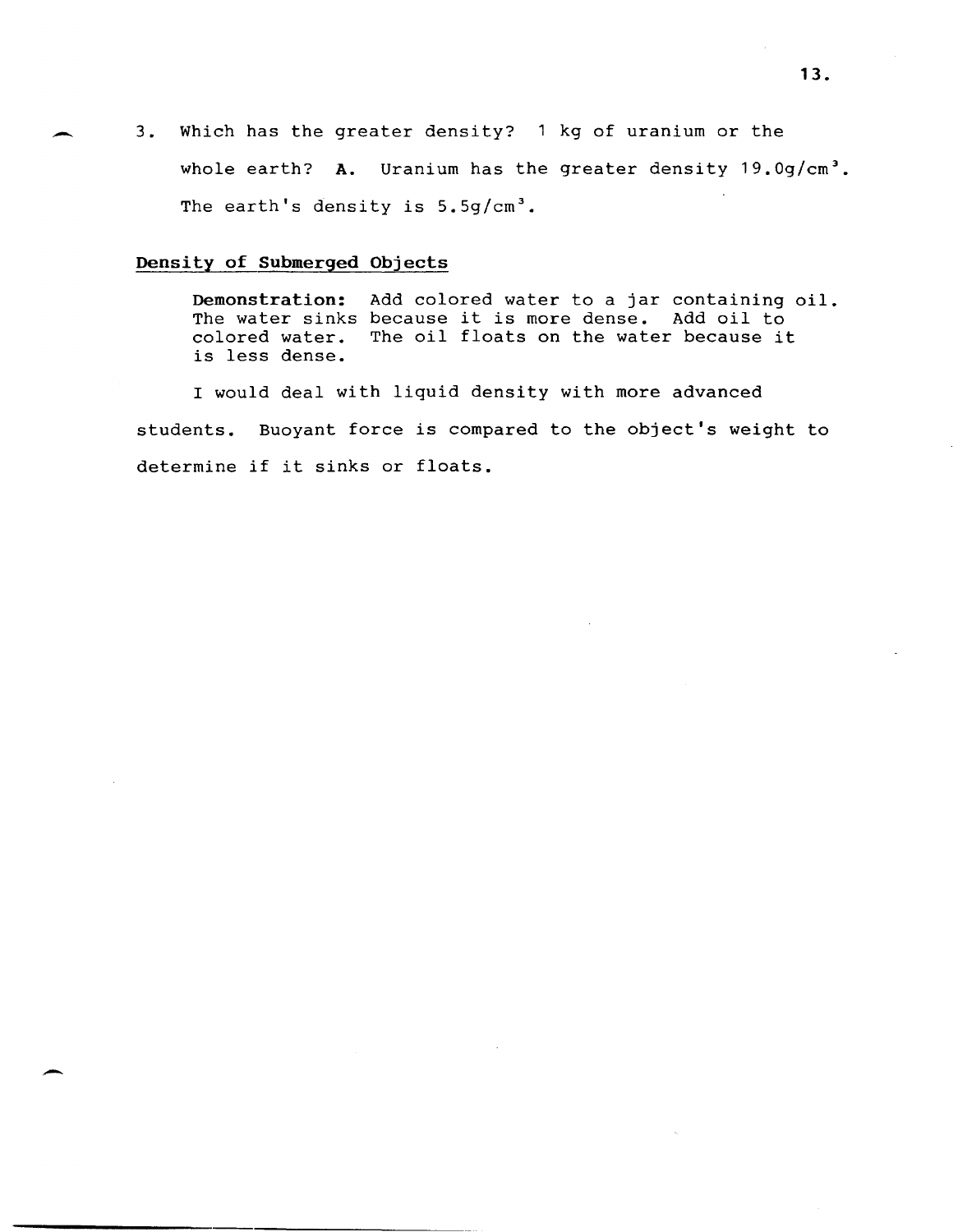## **BULLETIN BOARDS:**

-

-

1. How do thing stack up?: Make a diagram of different liquids which are stacked on each other. You may also picture various objects suspended in each layer. You could have the children guess at these and use it as an introduction activity.

## **EXPERIMENTS:**

- 1. Experiment with stacking different liquids. Record your results.
- 2. Try putting different objects in each layer of liquid.

# **LEARNING CENTER:**

1. Provide different materials and a balance. Let students predict the densities, and test their guesses. Make this self checking.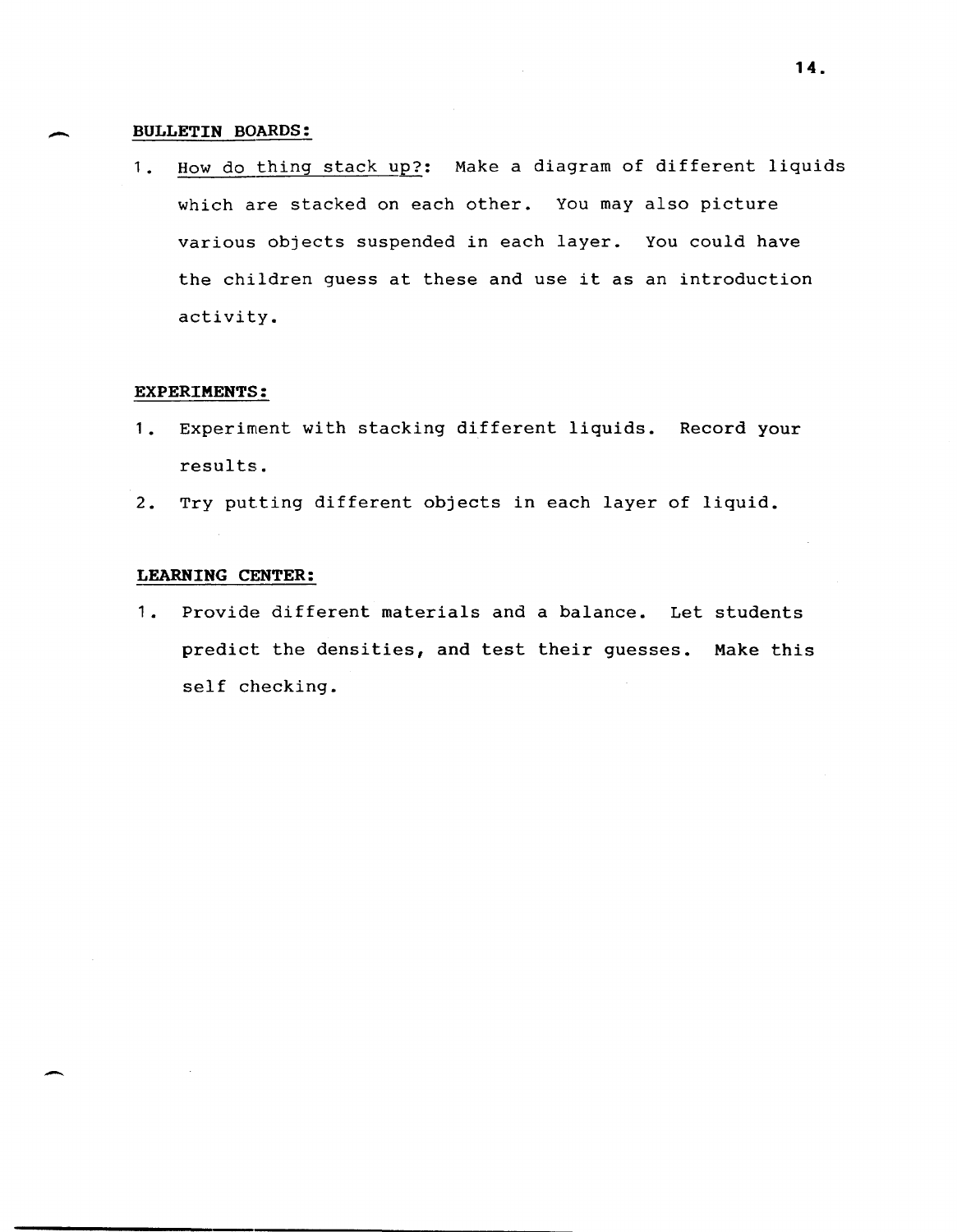$\overline{\phantom{a}}$ 

,-

Mass is related to our measure of weight. However, weight is due to the force of gravity, and mass is independent of gravity. This is one of the hardest facts for students to understand. Mass is the measure of how much matter something has. The greater the mass of an object, the greater its inertia. Mass is a measure of the inertia of an object. Inertia is the tendency of things to resist changes in motion.

Newton's Law 1: Every material object continues in its state of rest, or of uniform motion in a straight line, unless it is compelled to change that state by forces impressed upon it.

For example, if a glass is sitting on a table, it will remain sitting on the table until an outside force acts upon it to knock it off of the table. A swinging hand would be considered an outside force.

Mass is more hasic than weight. For example, if you are trying to determine which of two objects is heavier you would balance them back and force in your hands, Sy doing this, you are judging which object is more difficult to move. You are actually making a decision about the inertia of an object. Mass and weight are often confused, due to the fact that they are directly proportional.

Mass: The quantity of matter in a material object. More specifically, it is the measurement of the inertial or sluggishness that an object exhibits in response to any effort made to start it, stop it, or change in any way its state of motion.

Weiqht: The force upon an object due to gravity.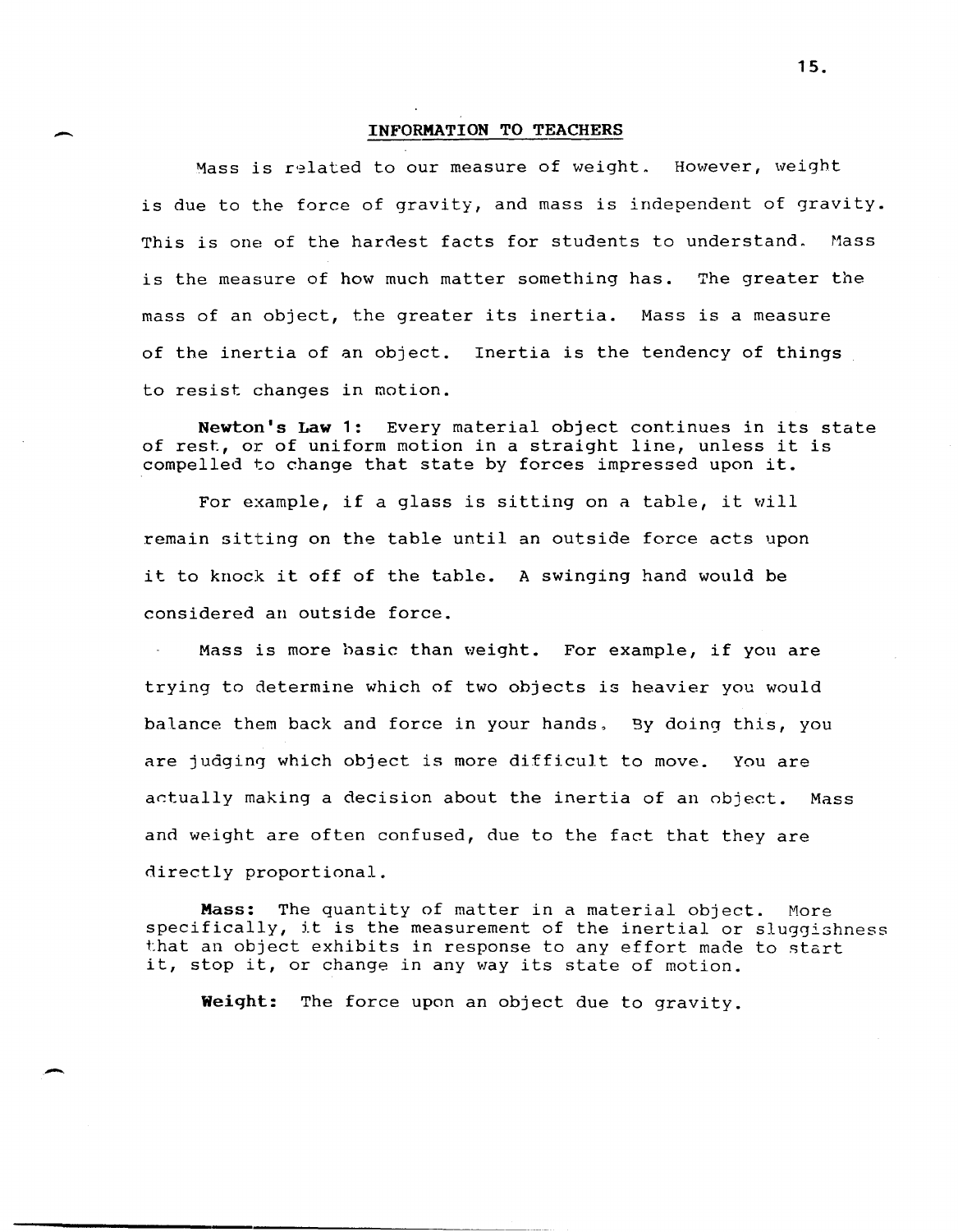In the United states, matter has been described by its weight, in terms of pounds. The rest of the world uses the kilogram for a mass unit.

 $\overline{\phantom{0}}$ 

-

On the moon, where the gravitational influence is less, an object would weigh less, hut would have the same mass. For example, a 1 kilogram brick would weigh less, but it would still have the same resistance to speeding up or slowing down.

It is also easy to confuse mass and size-volume. A voluminous abject occupies a great deal of space; however, it doesn't have to be more massive.

**1.** Which has a greater mass, 10kg of feathers, or 10kg of lead?

The answer is neither, both have a mass of 10kg. The feathers have more volume. You can squeeze a loaf of bread and change its volume, but its mass will stay the same. Mass is neither weight nor volume.

Balances measure mass. Spring scales measure weight. No scales work in space, because there is not enough gravitational force. Balances can he used in space.

- \* Make sure the vocabulary is understood. This is the primary cause for confusion in this subject.
- \* Which one measures mass or weight? A balance can be used anywhere as long as some type of gravity.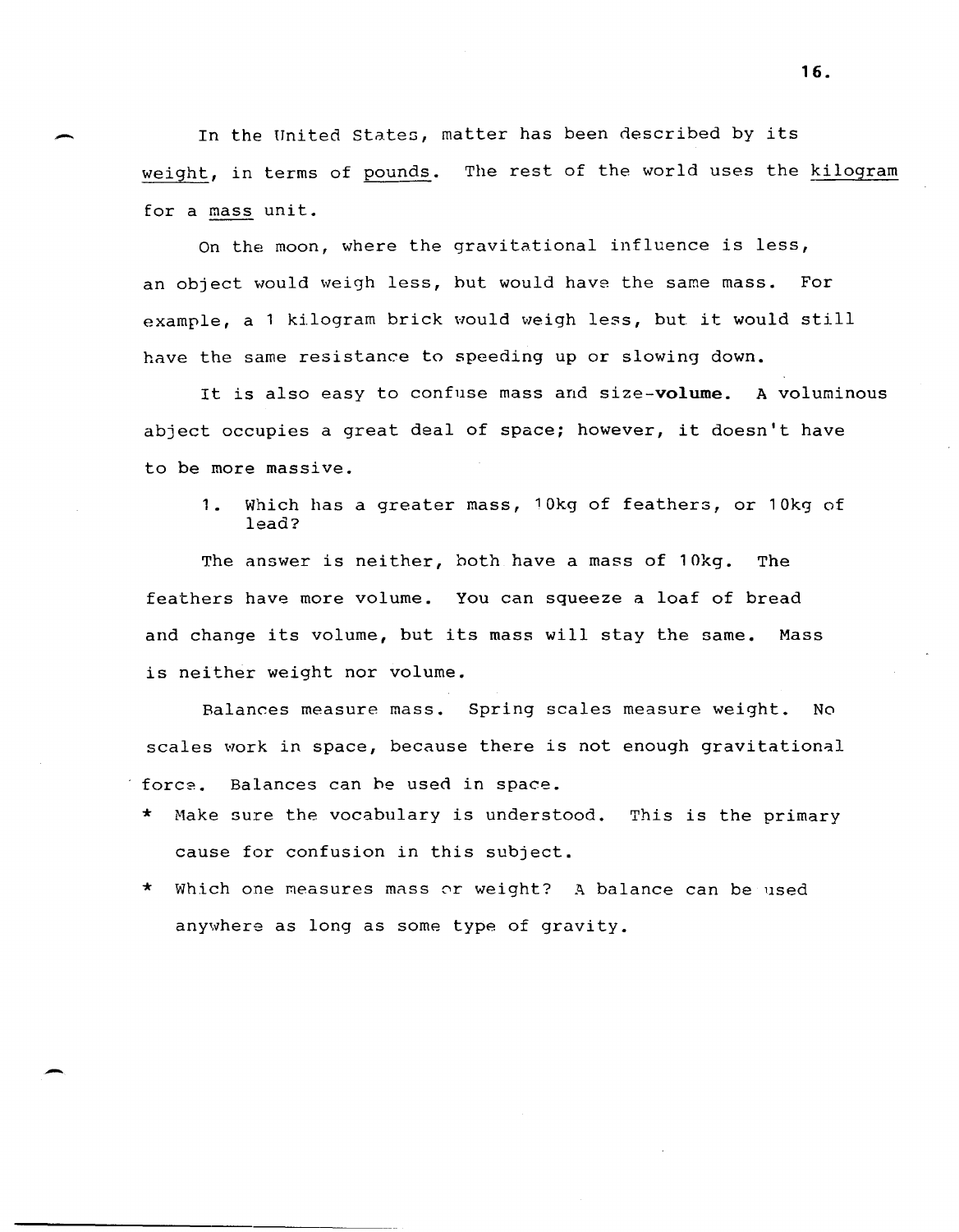#### **EXPERIMENTS:**

I. Pendulums

A yo-yo works well as a pendulum. What are the variables and their relationships of a pendulum. Investigate the effect of mass on period.

- 1. Half of the lab groups triple the mass by adding clay.
- 2. The other half doubles the mass.
- 3. Find the period.<br>4. Graph the class
- 4. Graph the class data.<br>5. Is period a function
- Is period a function of mass?
- I .
	- A. For younger children have them triple and double the mass. Make a large class graph. Discuss what happened when they added to the mass. Why do they think this happened.
- II. Inertia Experiments

Explain inertia as it relates to mass and weight.

- 1. Put a glass on a piece of paper. Pull the paper out from under the glass. The glass should not move.
- 2.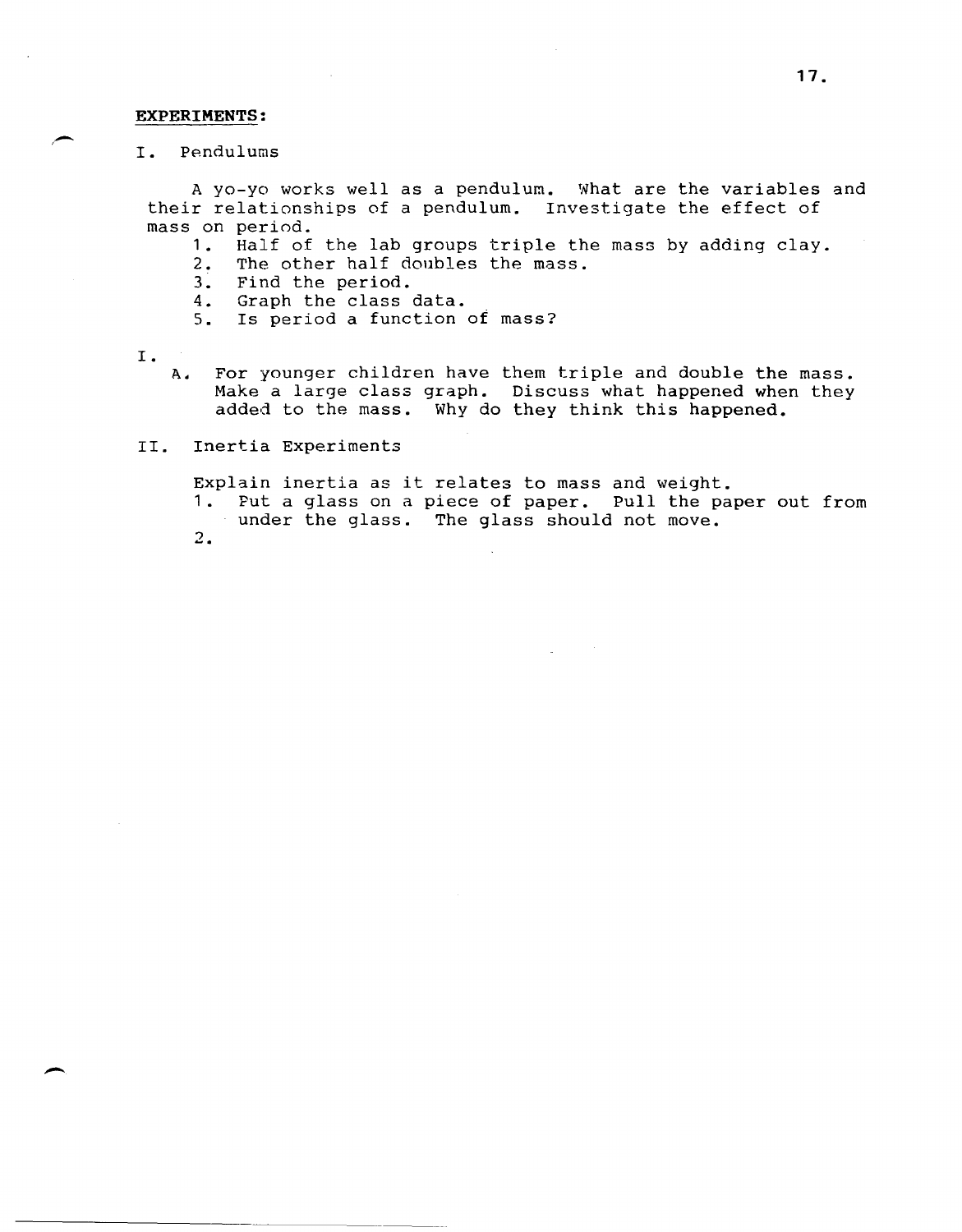## **LEARNING CENTER:**

Provide a balance and a spring scale. Provide different objects to weigh and mass. Let the children estimate the mass and or weight, then they investigate. Make self check area with answer key, so that they know if they are correct.

## **BULLETIN BOARDS:**

- 1. Diagram of a balance and a spring scale. Label all parts and which each is used for.
- 2. Picture of a man going into space and his weight and mass changing as he ascends into space.
- 3. Different items pictured. Ask which has more mass/weight. Make this self checking.

## **INTRO ACTIVITIES:**

Discuss:

-.

- 1. Which has more mass 10 kg of lead, or 10 kg of feathers? Why? explain.
- 2. Discuss the metric systems and conversions.
- 3. Have the children mass and weigh different objects.
- 4. How do spring scales and balances work?